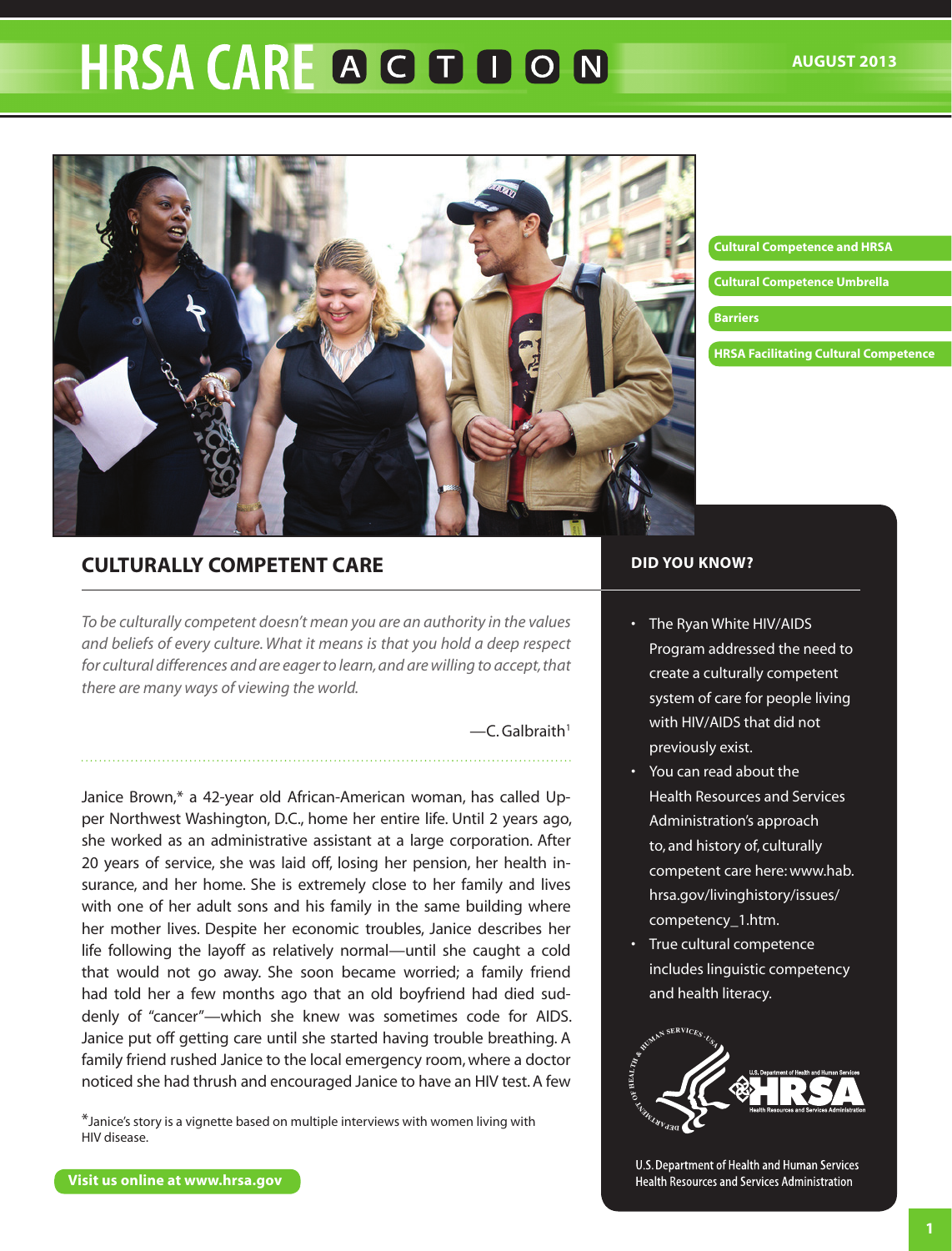## <span id="page-1-0"></span>**DIRECTOR'S NOTES**

Since the early days of the HIV epidemic one fact has remained fundamental to the Ryan White HIV/AIDS Program's approach to helping people living with HIV/AIDS (PLWHA): The best care must be rooted in a culturally competent approach. Indeed, it was the lack of culturally competent care available for disenfranchised PLWHA within the health care system at large that gave rise to the Ryan White HIV/AIDS Program to fill this need.

For patients and providers to understand one another, they must be culturally and linguistically in sync. This may simply mean providing translation services to bridge a language barrier or it may be as involved as creating an atmosphere of acceptance and safety for someone who has never felt at home or taken care of. At its core, cultural competence means understanding the uniqueness of each population—and each individual—affected by HIV/AIDS and the challenges that are specific to them.

Although there are, of course, trends among particular populations, each person is a kaleidoscope of all of his or her experiences leading up to engagement in care and everything that occurs thereafter.

 This *HRSA CAREAction* newsletter focuses on the ways in which HRSA is staying true to our early guiding mission. We are providing translation services and programs to improve and foster health literacy, and we are training outreach workers to speak the language of the communities in which they work. And, more recently, our Special Projects of National Significance program has launched *IHIP,* Integrating HIV Innovative Practices, complete with training manuals, curricula, webinars, and an online community to foster learning, creativity, and best practices.Together, all of these steps create a stronger safety net, healthier communities, and more informed providers.

Laura W.Cheever Associate Administrator for HIV/AIDS, HRSA

## *HRSA CARE Action*

#### **Publisher**

U.S. Department of Health and Human Services Health Resources and Services Administration, HIV/AIDS Bureau 5600 Fishers Lane, Room 7–05 Rockville, MD 20857 Telephone: 301.443.1993

Prepared for HRSA/HAB by Impact Marketing + Communications

#### **Photographs**

Cover:AIDS Service Center representatives.New York,NY

Copies are available to be downloaded at<www.hab.hrsa.gov>.

This publication lists non-Federal resources to provide additional information to consumers.The views and content in those resources have not been formally approved by the U.S. Department of Health and Human Services (HHS). Listing of the resources is not an endorsement by HHS or its components.

days later, she was dually diagnosed with HIV and AIDS. Janice says, "A nurse referred me to a local clinic for HIV-positive women. I didn't want to go. I was afraid someone might see me and tell my family. But I had to take a chance. I was feeling terrible and fearful of dying and leaving my family alone."

To her surprise, the women's clinic, located in an unmarked building on a side street, soon became a respite for Janice, who has yet to tell anyone about her diagnosis."The clinic understands that not everyone wants to advertise their business," she says. "Anyone who might see will just think I'm going to the nearby supermarket. Once I'm inside, I feel like I'm home. I don't have to hide."

Janice goes in early for her appointments so she can sit in the waiting room with its overstuffed couches, magazines, and modest coffee station. Colorful artwork, much of it made by patients, lines the walls. Staff members greet clients as if they are family.

Janice says her provider understands that delivering HIV/AIDS care involves more than medicine and lab reports. "My case manager and doctor care about me as a person. They listen to me and don't judge me for asking what I think are stupid questions about my medications and appointments," she says. "They understand from personal experience what it means to be an African-American woman and why it is hard for me to tell my family about my illness. I know my family will wonder what I did wrong—because I used to think that way about people with AIDS."

## **Cultural Competence and HRSA**

The Health Resources and Services Administration's (HRSA's) vision of "Healthy Communities, Healthy People" [\(www.hrsa.gov/about/strategic](www.hrsa.gov/about/strategicplan.html) [plan.html\)](www.hrsa.gov/about/strategicplan.html) offers a framework that supports the provision of high-quality comprehensive health care that is characterized by sensitivity and effective communication. HRSA recognizes that no single approach or solution exists to achieving the goal of eliminating disparities in health outcomes and providing truly culturally competent and linguistically appropriate care. According to HRSA's *Guiding Principles for Cultural Competency*,

Cultural differences between providers and clients affect the provider-client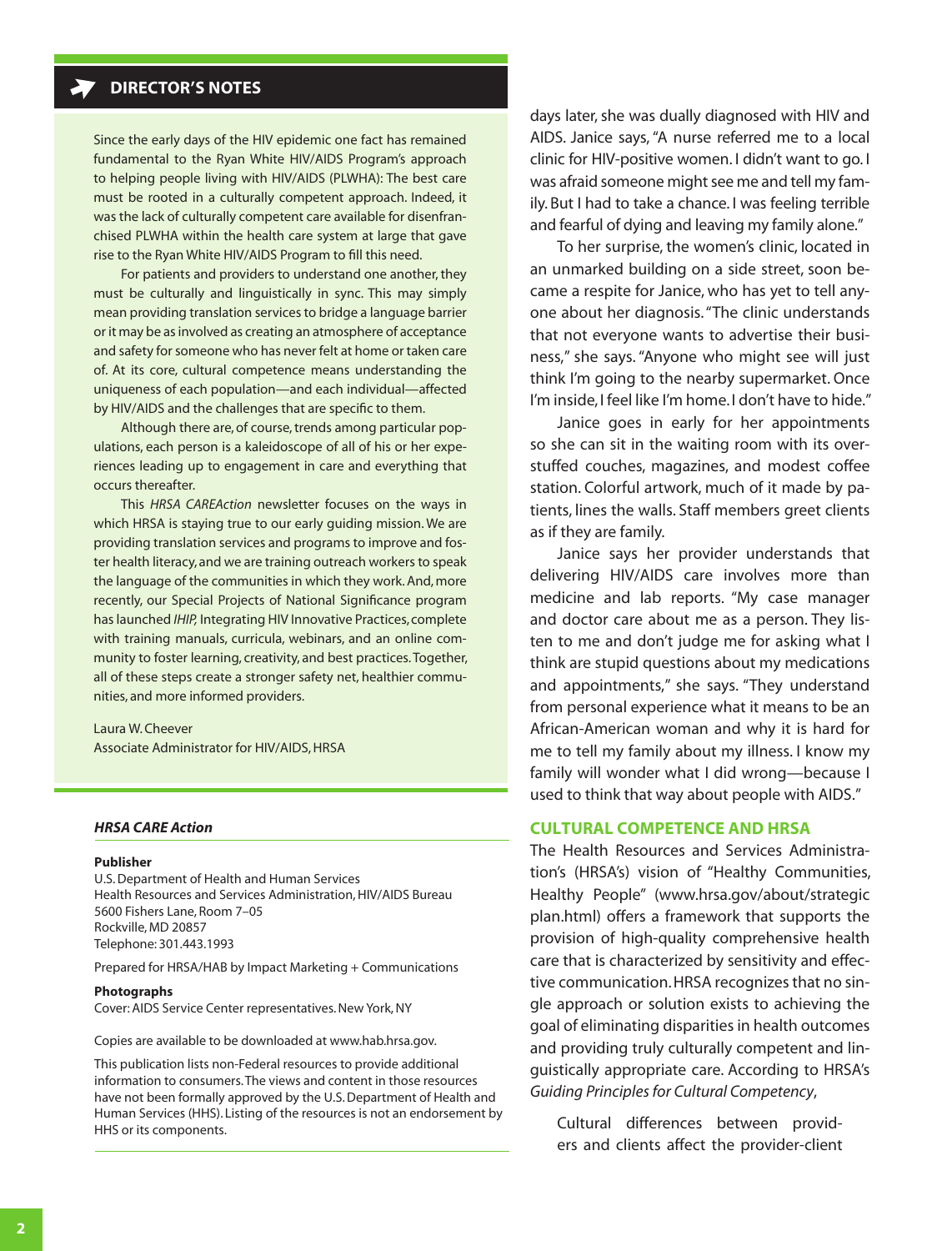<span id="page-2-0"></span>relationship. How clients feel about the quality of that relationship is directly linked to client satisfaction, adherence, and subsequent health outcomes. If the cultural differences between clients and providers are not recognized, explored, and reflected in the medical encounter, client health outcomes may suffer.<sup>2</sup>

Because most jurisdictions in the United States are dynamic and becoming ever more diverse, HRSA grantees will continue to need health care communication learning opportunities.<sup>3</sup>

Health care providers and institutions funded through HRSA grants and cooperative agreements to train health care workers should be aware of cross-cultural and language-appropriate communications, as well as general health literacy issues. HRSA continues to support and promote a unified health communication perspective.3

## **The Cultural Competence Umbrella**

"*Culture* refers to integrated patterns of human behavior that include the language, thoughts, communications, actions, customs, beliefs, values, and institutions of racial, ethnic, religious, or social groups."4 *Cultural competence*, as it applies to the clinical setting, broadly refers to the ability to work effectively in cross-cultural situations.<sup>5</sup> Whereas culture "is a way of life that is shared between groups of people . . . it also includes components that are unique to the individual."6

Within the health care arena, cultural competence is viewed as a continuum rather than as a one-time goal, and involves a provider creating a clinical setting that puts clients at ease and encourages them to remain engaged in care. HRSA's AIDS Education Training Centers (AETCs) National Resource Center's *Guiding Principles for Cultural Competency* further defines cultural competence as a dynamic "two-way street" in which clinicians and patients "establish effective interpersonal and working relationships that supersede cultural differences."<sup>7</sup>

Providers engaged in culturally competent care tailor their services to the individual, social, cultural, and linguistic needs of their patients. Cultural competence requires more than knowing a patients' language or food preferences.Culturally competent HIV/AIDS care reflects an understanding of patients' unique worldview, particularly as it relates to their perception of health, which may be reflective of their cultural background and norms, their health literacy, and their ability to access services.

For people living with HIV/AIDS (PLWHA) such as Janice—who learned she had HIV *and* AIDS while unemployed and without health insurance—culturally competent care from a Ryan White HIV/AIDS Program–funded clinic offers a much-needed door to life-saving HIV treatment and services. She feels she is treated "like a person," which encourages her to remain engaged in care.<sup>8,9</sup> Indeed, patients like Janice describe their clinic as a second home—a safe space staffed by clinicians and support personnel who understand their patients' social norms and the unique situations of the patients they serve.

Although linguistic competency often refers to meeting the needs of patients with limited English proficiency, it can also be understood as the need for clear patient-provider communication. For example, is the clinician able to speak in a manner easily understood by a patient? Can the clinician describe how to take a medication without using difficult scientific jargon?<sup>10</sup>

Creating environments where learning can occur is crucial to improving the health of both communities and individuals. *Health literacy* refers to the patient's ability to use text, numbers, and general information to navigate the everyday world and manage his or her health.<sup>11</sup> This involves not only understanding how to follow the directions on a bottle of medication but also reading signs, maps, and transportation schedules to find the clinic.<sup>12,13</sup> The Institute of Medicine's 2004 study, *A Prescription to End Confusion*, describes health literacy as "the degree to which individuals have the capacity to obtain, process, and understand basic health information and services needed to make appropriate health decisions."14

A clinic that strives to implement cultural competence can strengthen its capacity not only to serve current patients but also to recruit new ones.<sup>15</sup> Cultural competence can be elusive, however, because, like HIV treatment itself, the expression and content of the culture, language, and literacy of PLWHA populations are constantly evolving. At the same time, the demographics of the AIDS epidemic continue to change. Thus, a clinic that in the 1990s served a predominantly immigrant population with limited English proficiency may now find itself serving the adult children of its original patients—a new generation most likely born in the United States and fluent in English. Providers must therefore continually revisit and refresh their skills in delivering culturally competent care to the PLWHA populations they serve. Lucy Bradley-Springer, primary investigator of the Mountain Plains AETC, says,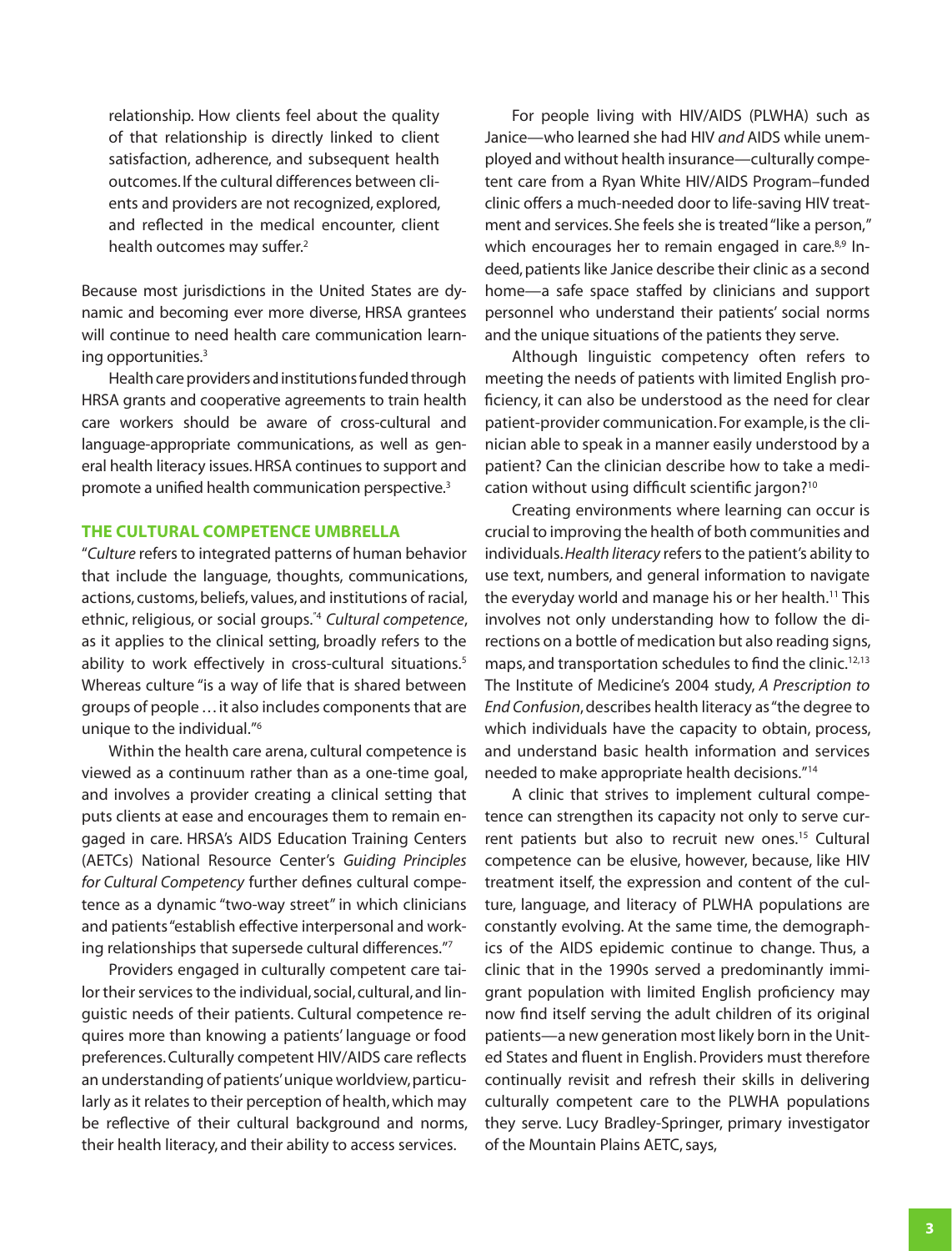Knowing general cultural norms can help inform how you initially approach a patient . . . from their individual experience, not as a stereotype. You may become competent in one or a dozen areas over time; but you'll never become completely culturally competent. It is an ideal you're always striving for.

## *Increasing U.S. Diversity*

The United States is a linguistically and culturally diverse country that is becoming even more diverse with time. According to an April 2010 report by the U.S. Census Bureau, over the last 3 decades the U.S. population increased by 34 percent whereasthe speaking of languages other than English at home rose by 140 percent. The Spanish language accounted for 23.4 million people.<sup>16</sup> People born in Asia, however, recently surpassed Hispanics/Latinos as the largest group of new immigrants, and only 53 percent of foreign-born Asian Americans say they speak English very well.<sup>17</sup>

[Limited](interpreters.Limited) English literacy coupled with a lack of familiarity with the U.S. health care system can create challenges for patients trying to navigate an unfamiliar system, decrease utilization, and worsen health outcomes.

## *Diversity in the HIV/AIDS Community*

The cultural and ethnic diversity of the HIV/AIDS epidemic in the United States is well known. The vast majority of PLWHA today are members of historically underserved and marginalized populations, most notably racial and ethnic minorities. These groups account for nearly 70 percent of the approximately 50,000 new HIV cases diagnosed every year in the United States, and for well over half of all PLWHA.18,19

African-Americans are most affected by HIV/AIDS, followed by Hispanics/Latinos, Asians, Native Hawaiian/ Pacific Islanders, and American Indian/Alaska Natives.<sup>20</sup> HIV has also had a particularly devastating impact on subpopulations that cut across these groups, including men who have sex with men (MSM), substance users most particularly injection drug users (IDUs)—currently and formerly incarcerated persons, and transgender women.21,22,23

Geographic differences create different cultural norms and access-to-care issues. For example, the deep South has been hard hit by HIV/AIDS in recent years, whereas living in small communities may limit anonymity and increase the sense of stigma among PLWHA.

Individual characteristics of PLWHA as well as where and how they access care may vary.

Within groups of the same race or ethnicity, country of origin creates diversity in both norms and behavioral risk factors.Hispanic men born in Puerto Rico, for example, are more likely than other Hispanic men to contract HIV through IDU or high-risk heterosexual contact. By contrast, sexual contact with other men is the primary cause of HIV infection among Hispanic men born in Central or South America, Cuba, Mexico, and the United States.<sup>24</sup>

## **Barriers to Culturally Competent Care**

Research suggests that PLWHA have many sociocultural environments<sup>25</sup> and multiple markers of potential marginalization. For example, HIV-positive

#### **Culture, Language, and Literacy**  $\blacktriangledown$

Sociolinguistics is the examination of language as it is used in society. Linguistic competency must take into consideration not only the population a person living with HIV/AIDS is from but also that person's unique individual needs.To be most effective, providers must speak the "language" of their patients and recognize that "language" may mean many things to many people.

For example, outreach workers may need to understand the culture and slang of the drug-using community to best reach and communicate with their target audience.Youth-serving providers may need to understand social media terminology. Linguistic competency may mean translating materials into another language; however, translation alone may be insufficient:Are patients literate in their spoken language? Are the materials written at their health literacy level?

True cultural competence encompasses all of these components, as well as an awareness that each patient is a unique individual with his or her own subset of health care knowledge and life experiences, requiring a tailored approach.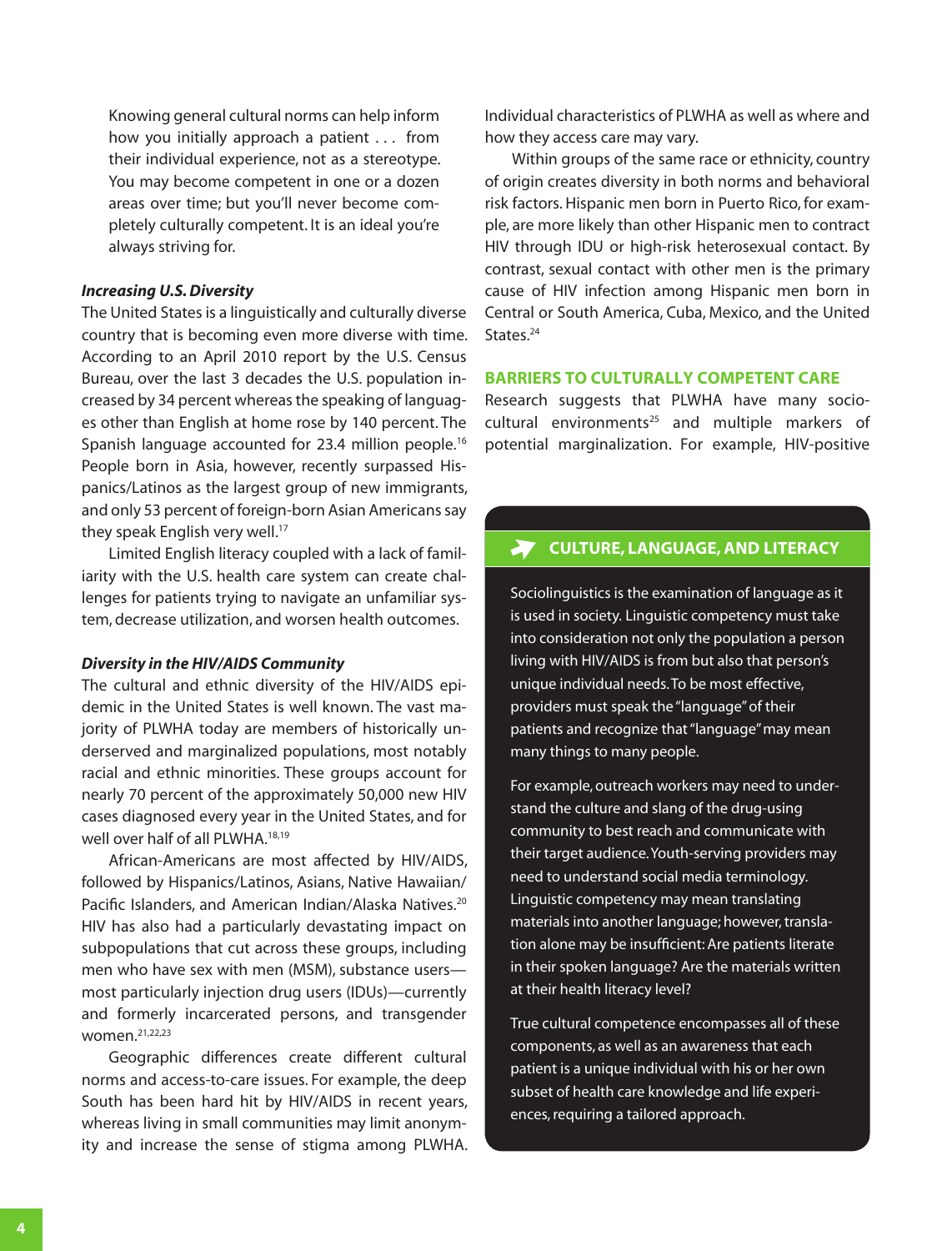<span id="page-4-0"></span>African-American MSM may experience multifaceted and devastating layers of prejudice, including racism, homophobia, and HIV stigma, from a variety of actors, including not only strangers but also their families, friends, communities, and the staff where they access care.26,27 Clinicians, who often have little time to meet with patients,<sup>28</sup> may reduce them to stereotypes on the basis of preconceived notions about a patient's community.29,30 These attitudes can result in challenging patient–provider communication. Internalization of such negative health care experiences may prompt PLWHA to drop out of care. 31,32,33,34

Eliminating disparities in health outcomes in which culture and language play a crucial role remains a challenge; because the problem has no single cause, no single solution exists.<sup>7</sup> Additionally, although African-Americans and Hispanics are overrepresented among PLWHA, they are underrepresented in the physician and nursing workforce.The demand for multilingual and culturally competent providers will only increase as the Nation becomes more diverse. This challenge is not specific to HIV, however, but is true across disciplines, resulting in fierce competition for a limited number of talented minority providers.

## **Ryan White HIV/AIDS Program Providers: Creativity in Meeting the Challenges of Cultural Competence**

Programs that are truly culturally competent involve clients *and* community members in identifying community needs, assets, and barriers, and create appropriate program responses. Clients and community members all play an active role in needs assessment, program development, implementation, and evaluation. Some programs institutionalize this relationship by making people from the community voting members of their governing boards. Others use community advisory boards, client panels, task forces, or town meetings to ensure that they receive input and recommendations from clients and the community.

Programs should identify specific hiring qualifications and mandated training requirements relating to language, medical interpretation (i.e., translation), and cultural competence. Allocating budget and staff time for cultural competence training, review, and testing is useful. Many AETC sites have sought to establish a certain number of training sessions each year that focus on cultural competence or address it as one topic within a broader curriculum.

Ryan White HIV/AIDS Program providers have a deep history of training and hiring people who reflect the communities that their clinics serve. From the person at the front desk who checks clients in, to the health care navigator who helps them track appointments, to the doctor who assesses their health,<sup>35</sup> these staff members can be particularly helpful in securing patient buy-in and trust and in ensuring that patients see a familiar and friendly face when they come to the clinic. Clinics with limited resources for staff or that face recruitment challenges due to ongoing health care workforce shortages often have to find ways to fill personnel gaps. This may mean, for example, hiring a telephone interpretation service that specializes in clarifying health care information for PLWHA with limited English proficiency. Such a service can be facilitated by an empathetic administrative employee who, though not a member of the patient population, is able to build trust with clients. Strategies for building trust may include learning key phrases in the patients' language(s) and understanding and practicing social norm practices related to polite conversation, eye contact, or touch.

Strategies for institutionalizing cultural competence throughout the health care delivery system include

- Integrating cultural competence into strategic Þ planning,
- **Making staffing and activities for cultural compe**tence an integral piece of a sustainable funding stream, and
- Designing cultural competence activities that are  $\blacktriangleright$ replicable (for both other cultural groups and other health care programs).

Staff within a provider facility can incorporate culturally appropriate practices into the structure of the facility itself. This may involve using subdued or nonexistent outside signage that maximizes patient confidentiality. Nonclinical seating areas may be created to provide comfortable, private spaces in which adult clients wait for services, and safe play areas for their children. Providers have also made efforts in recent years to shift to a "medical home" model, in which the entire spectrum of client services is provided under one roof or in close proximity, enabling clients to easily and conveniently access the particular services they need. Culturally competent approaches have been particularly helpful in retaining HIV patients in care. (See box, **[10 Guiding Principles](#page-6-0)  [in Establishing Patient Centeredness and Equity in](#page-6-0) [Health Care](#page-6-0)**.)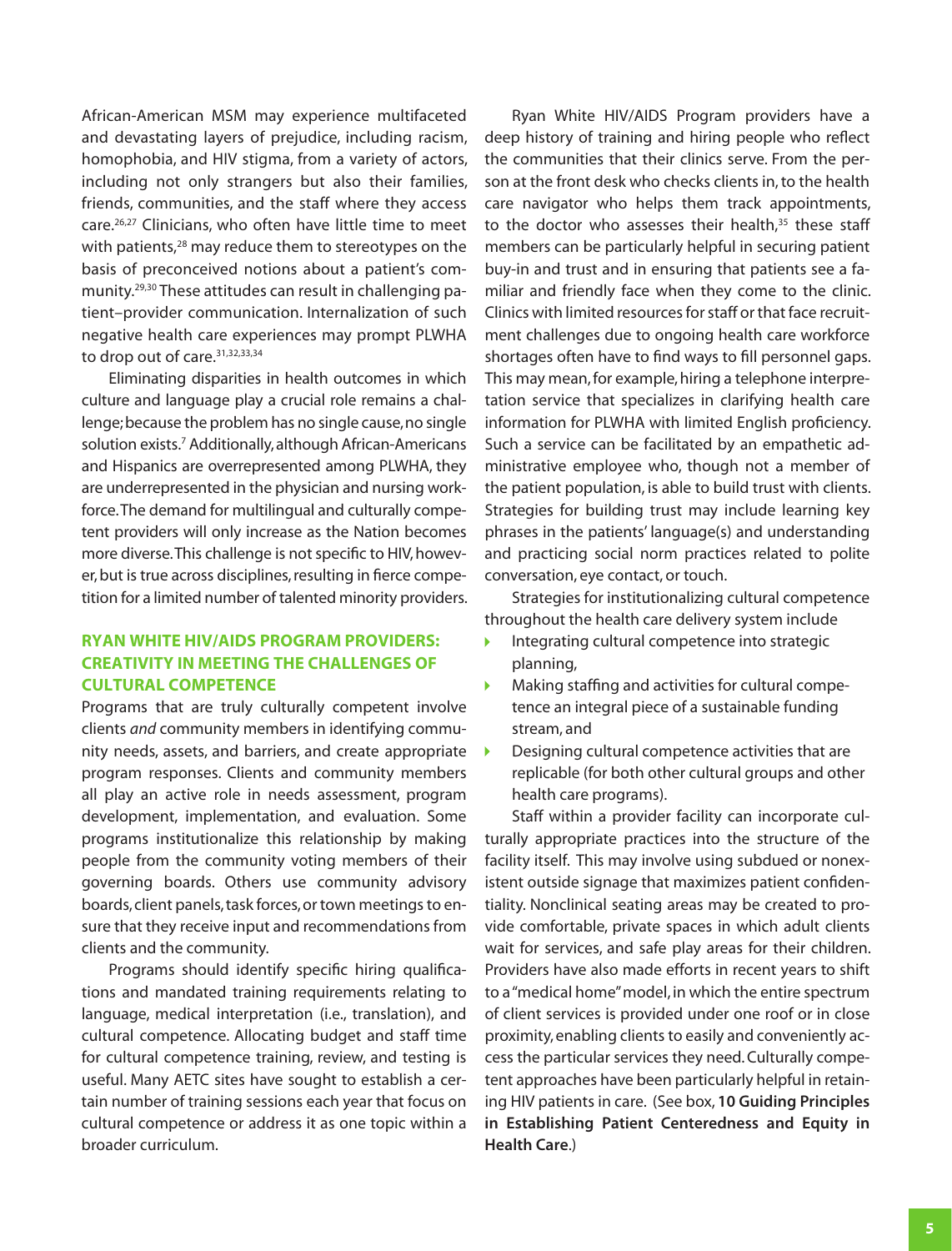## <span id="page-5-0"></span>**HRSA's Role in Facilitating the Development of Culturally Competent HIV/AIDS Care**

HRSA has conducted extensive research related to cultural competence and developed a wealth of capacitybuilding resources and training sessions geared to helping Ryan White HIV/AIDS Program providers efficiently and effectively identify and implement culturally competent practices in their HIV/AIDS service delivery (see **[Online Resources](#page-8-0)**); most of these resources can be found at HRSA's TARGET Center [\(www.careacttarget.org/\)](http://www.careacttarget.org/) and at the AIDS Education and Training Centers (AETCs) National Resource Center [\(www.aidsetc.org/\)](http://www.aidsetc.org/).

These materials predominantly draw from the AETCs National ResourceCenter's "core components"of cultural competence, which were set forth in the 2006 document *Guiding Principles for Cultural Competency.* In addition to outlining the tenets of culture and its variability over time, the document stresses that "culturally appropriate training materials and capacity-building programs for HIV minority and minority-serving providers should include an expanded view of cross-cultural competence and [of] issues that apply within and across cultures."7

Of particular note are HRSA's new Integrating HIV Innovations Practices (IHIP) education materials, which include training manuals, curricula, and webinars. These materials provide guidance on adapting and incorporating best practices that have been developed by Ryan White HIV/AIDS Program providers with support from the Special Projects of National Significance (SPNS) program. All of IHIP's capacity-building materials address the importance of cultural competence in adopting SPNS-supported practices within an agency's overall operations.

HRSA's training materials reflect the culturally and linguistically appropriate services (CLAS) standards set forth in 2001 by the Department of Health and Human Services Office of Minority Health (OMH).<sup>36</sup> Enhanced through interagency efforts and a national review in 2011, the CLAS standards (See box, **[National Standards](#page-7-0) [for C](#page-7-0)LAS**) outline the full spectrum of patient needs that health care professionals must consider when delivering care. They offer a particularly powerful framework for Ryan White HIV/AIDS Program providers, who deliver HIV care and services to members of underserved and marginalized populations, including racial and ethnic minorities, non-English speaking populations, and rural communities.<sup>37</sup> (See box,**[National Standards for](#page-7-0) CLAS**.)

With the establishment of its Culture, Language, and Health Literacy Committee in August 2010, HRSA has continued to raise the bar in building the culturalcompetence capacity of Ryan White and other HRSA program clinics. This group revisited notions of health literacy and cultural and linguistic competence as elements and indicators of effective provider-patient communication and revised the language in Policy Operations Memorandum (POM) 2007-01. This memorandum outlined HRSA's support for and promotion of unified health communication, which encompasses cultural and linguistic competence and health literacy. The committee also broadened the original POM language,enabling it to be adapted more readily in funding opportunity announcements and to inform evaluation or monitoring adherence to POM quidelines.<sup>3,37</sup>

HRSA has added major enhancements to its highly successful Web training continuing medical education (CME) course, *Effective Communication Tools for Healthcare Professionals* or ECTHP (formerly the *Unified Health Communication Course*). With feedback from the provider community, the course has been enhanced to include more specific ethno-cultural information as well as the most current health literacy, cultural, and linguistic competence references.

Ensuring that cultural competence is reflected across training disciplines continues to be at the forefront of planning efforts, HRSA has created the National Alliance for HIV Educational Workforce Development, which meets monthly, as does the Minority AIDS Initiative National Network Group. These groups work to increase access to, reduce disparities in, and improve the quality of HIV care and service through workforce development, education, and technical assistance.

# **The Future of the Ryan White HIV/AIDS Program and Cultural Competence**

Ryan White HIV/AIDS Program grantees' and providers' incorporation of culturally competent practices not only helps ensure that PLWHA receive the care they need but also advances the full implementation of the National HIV/AIDS Strategy (NHAS).<sup>38</sup> The NHAS outlines a roadmap to ultimately ending the HIV epidemic in the United States by *reducing the number of people who become infected with HIV; increasing access to care and improving health outcomes for PLWHA; and reducing HIV-related health disparities.*39,40,41 The Ryan White HIV/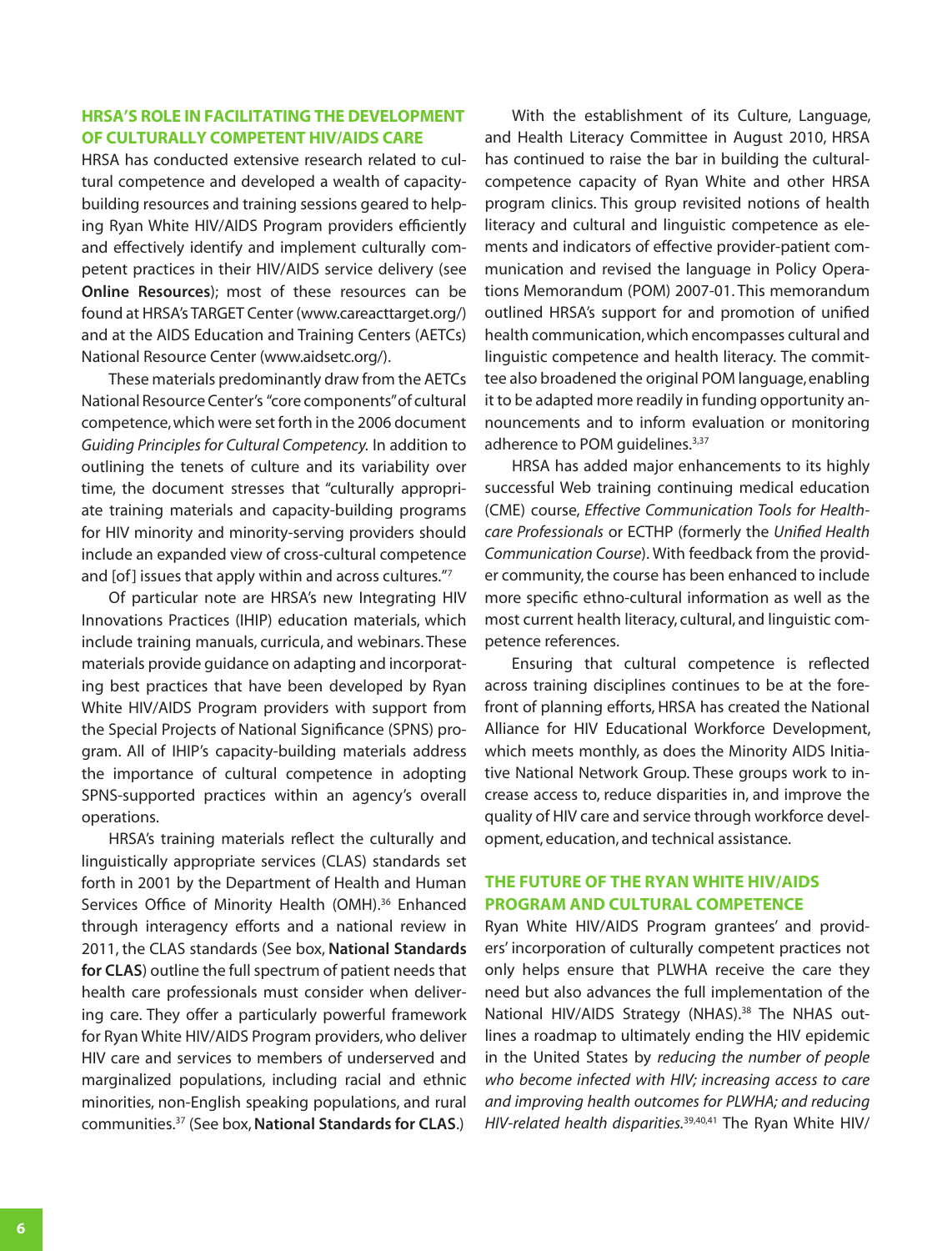# <span id="page-6-0"></span>**10 Guiding Principles in Establishing Patient Centeredness and Equity in Health Care**

- 1. Elicit the patient's views on illness and treatment practices to understand his or her health values, particular concerns, and expectations for care.
- 2. Assess the cultural norms, values, and customs that influence the patient's health-seeking behaviors, practices, and expectations for the physician-patient relationship.
- 3. Assess the patient's environmental context to determine what social experiences and resources may be affecting illness behaviors or health-seeking practices.
- 4. Identify a range of treatment goals for a given medical condition that can be mutually satisfactory and that take into account the patient's cultural health beliefs, practices, norms, customs, and traditions.
- 5. Identify the social and environmental factors that may interfere with adherence to treatment goals.
- 6. Work collaboratively with the patient to negotiate treatment plans that incorporate aspects of the biomedical model while integrating cultural concepts for treating illness that are familiar and important to the patient.
- 7. Develop communication skills that respect the patient's cultural norms, values, and language.
- 8. Use patient education strategies that take into consideration literacy, cultural appropriateness, and language concordance.
- 9. Acknowledge that personal, professional, and institutional factors can affect aspects of clinical decision-making that, in turn, may lead to disparities in care.
- 10. Take proactive steps to adapt institutional and system processes that support clinical practice aimed at delivering clinically appropriate and culturally responsive care.

Reprinted with minor modifications from:U. S.Department of Health and Human Services,Office of Minority Health. *Physician toolkit and curriculum: Resources to implement cross-cultural clinical practice guidelines for Medicaid practitioners.* March 2004.Available at <http://minorityhealth.hhs.gov/assets/pdf/checked/1/toolkit.pdf>.

AIDS Program plays a major role in delivering HIV care to hard-to-reach, underserved, and vulnerable PLWHA and is involved in unprecedented Federal interagency efforts to realize the NHAS goals.<sup>39</sup>

The culturally competent approaches employed by Ryan White HIV/AIDS Program providers promise to become even more effective and diverse as efforts related to the NHAS continue and as HRSA prepares for full implementation of the Patient Protection and Affordable Care Act (ACA;Public Law 111-148) in 2014. The ACA will bring more PLWHA into care, some for the first time. These patients will need care and attention that takes into account their unique worldviews and experiences. The law promises to help expand initiatives to strengthen cultural competence training for all health care providers, including those supported through the Ryan White HIV/AIDS Program, and help ensure that all populations are treated equitably.

Ultimately, Ryan White HIV/AIDS Program providers "work best when they have a respect for their patients," says Kim Johnson, director of technical assistance, training, and treatment at the National Minority AIDS Council. Understanding the cultural and linguistic needs and health literacy of patients "should not be a sort of add-on or stand-alone, but [should be] inherent to your thinking and how you care for people."42 This has been—and will continue to be—the hallmark of the RyanWhite HIV/ AIDS Program.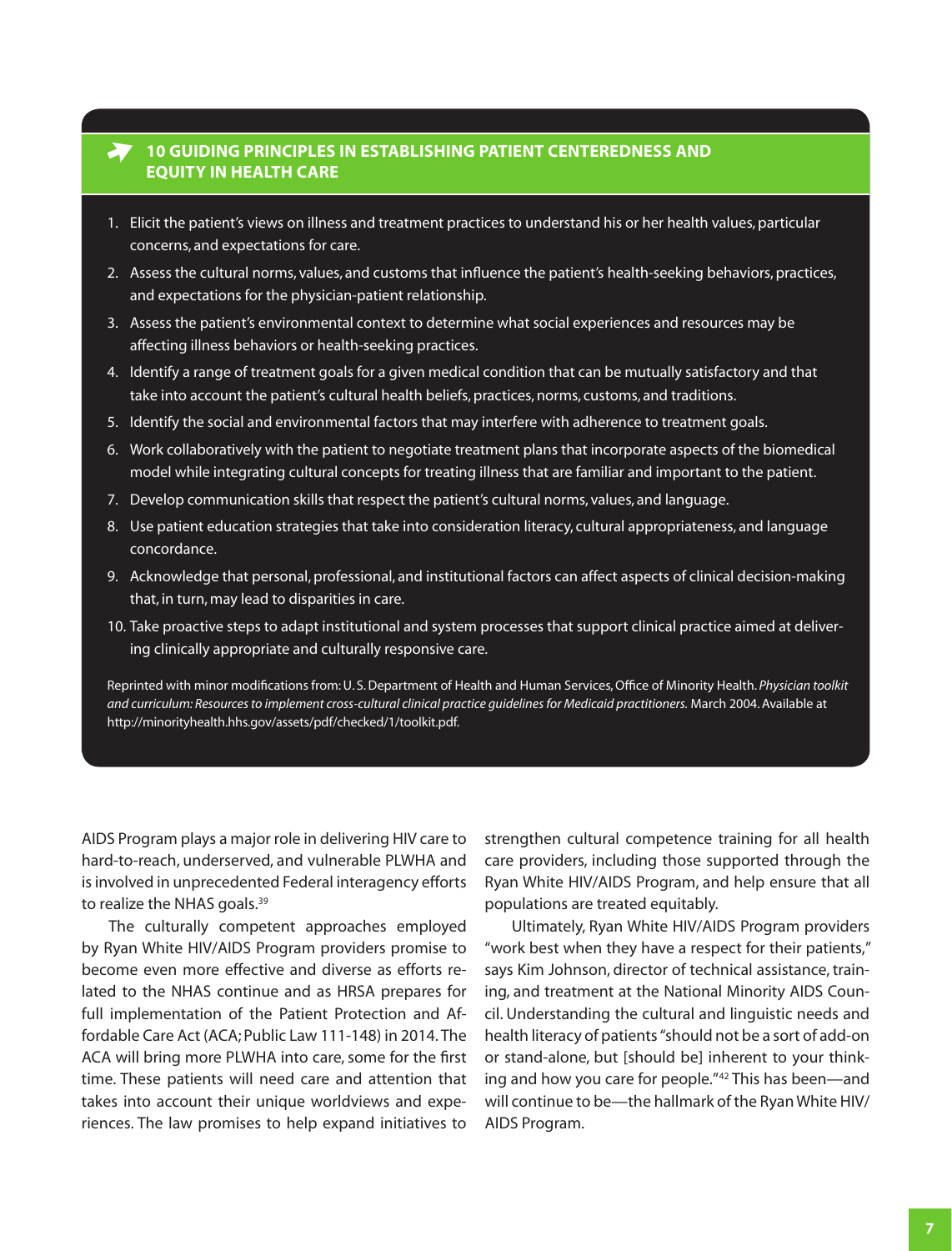# <span id="page-7-0"></span>**National Standards for CLAS**

### **Standard 1**

Health care organizations should ensure that patients/ consumers receive from all staff members effective, understandable, and respectful care that is provided in a manner compatible with their cultural health beliefs and practices and preferred language.

## **Standard 2**

Health care organizations should implement strategies to recruit, retain, and promote at all levels of the organization a diverse staff and leadership that are representative of the demographic characteristics of the service area.

## **Standard 3**

Health care organizations should ensure that staff at all levels and across all disciplines receive ongoing education and training in culturally and linguistically appropriate service delivery.

## **Standard 4**

Health care organizations must offer and provide language assistance services, including bilingual staff and interpreter services, at no cost to each patient/consumer with limited English proficiency, at all points of contact, and in a timely manner during all hours of operation.

#### **Standard 5**

Health care organizations must provide to patients/ consumers in their preferred language both verbal offers and written notices informing them of their right to receive language assistance services.

#### **Standard 6**

Health care organizations must assure the competence of language assistance provided to patients/consumers with limited English proficiency by interpreters and bilingual staff. Family and friends should not be used to provide interpretation services (except at the request of the patient/consumer).

## **Standard 7**

Health care organizations must make available easily understood patient-related materials and post signage in the languages of the commonly encountered groups and/or groups represented in the service area.

#### **Standard 8**

Health care organizations should develop, implement, and promote a written strategic plan that outlines clear

goals, policies, operational plans, and management accountability/oversight mechanisms to provide culturally and linguistically appropriate services.

## **Standard 9**

Health care organizations should conduct initial and ongoing organizational self-assessments of activities related to culturally and linguistically appropriate services (CLAS) and are encouraged to integrate cultural and linguistic competence–related measures into their internal audits, performance improvement programs, patient satisfaction assessments, and outcomes-based evaluations.

## **Standard 10**

Health care organizations should ensure that data on the individual patient's/consumer's race, ethnicity, and spoken and written language are collected in health records, integrated into the organization's management information systems, and periodically updated.

## **Standard 11**

Health care organizations should maintain a current demographic, cultural, and epidemiological profile of the community as well as a needs assessment to accurately plan for and implement services that respond to the cultural and linguistic characteristics of the service area.

## **Standard 12**

Health care organizations should develop participatory, collaborative partnerships with communities and use a variety of formal and informal mechanisms to facilitate community and patient/consumer involvement in designing and implementing CLAS-related activities.

## **Standard 13**

Health care organizations should ensure that conflict and grievance resolution processes are culturally and linguistically sensitive and capable of identifying, preventing, and resolving cross-cultural conflicts or complaints by patients/consumers.

## **Standard 14**

Health care organizations are encouraged to regularly make available to the public information about their progress and successful innovations in implementing the CLAS standards and to provide public notice in their communities about the availability of this information.

Reprinted with minor modifications from::U.S.Department of Health and Human Services,Office of Minority Health.N*ational*  standards for culturally and linguistically appropriate services in health care: Final report. 2001. Available at: [http://minorityhealth.hhs.](http://minorityhealth.hhs.gov/assets/pdf/checked/finalreport.pdf) [gov/assets/pdf/checked/finalreport.pdf.](http://minorityhealth.hhs.gov/assets/pdf/checked/finalreport.pdf)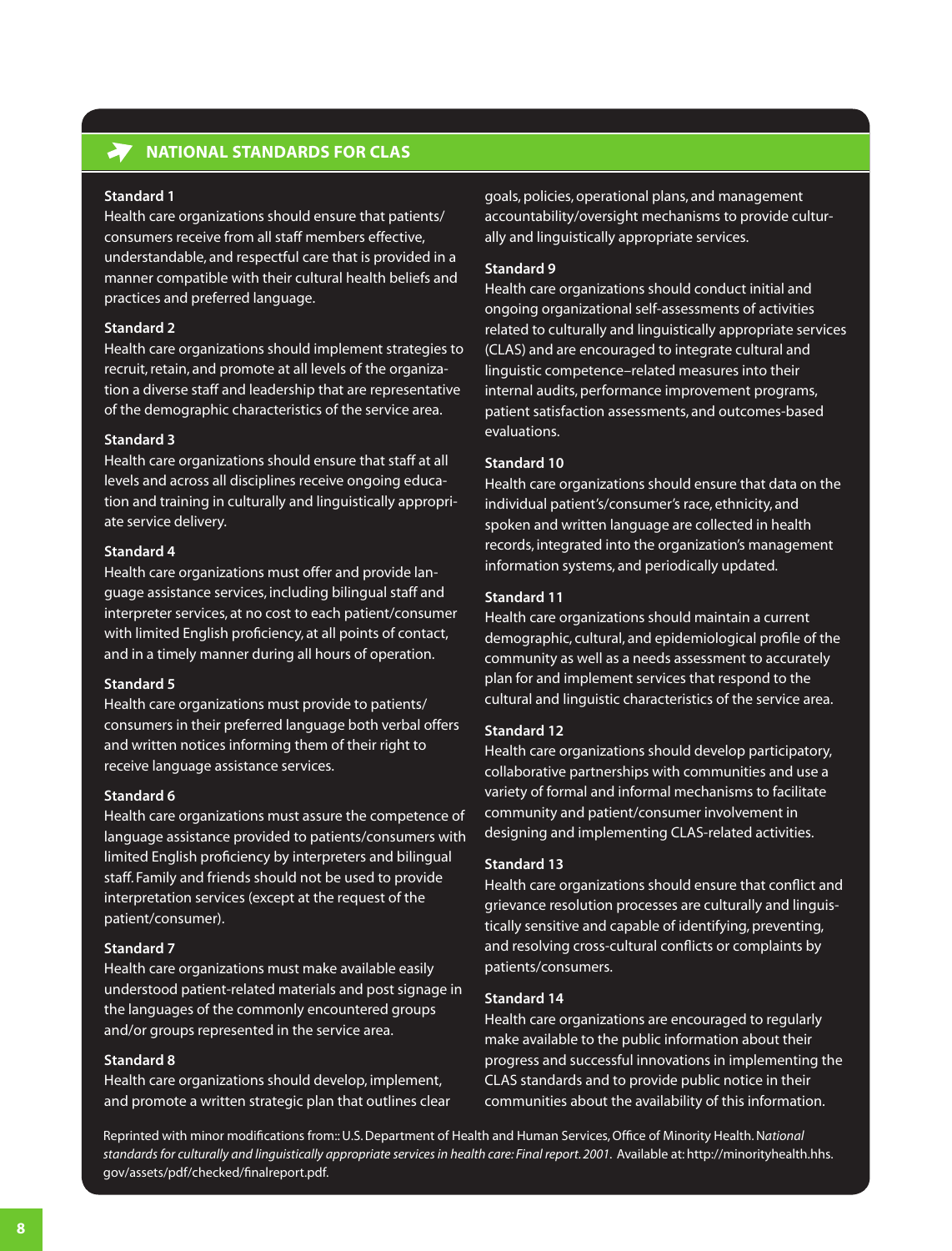## <span id="page-8-0"></span>**ONLINE RESOURCES**

**Clear Communication: A NIH Health Literacy Initiative** [www.nih.gov/clearcommunication](http://www.nih.gov/clearcommunication/)

**Cultural Competence and Multicultural Care Workgroup Training Exchange** [www.aidsetc.org/aidsetc?page=cf-ccte-00](http://www.aidsetc.org/aidsetc?page=cf-ccte-00)

**Cultural Competency Curriculum Modules** [http://minorityhealth.hhs.gov/templates/browse.](http://minorityhealth.hhs.gov/templates/browse.aspx?lvl=1&lvlid=3) [aspx?lvl=1&lvlid=3](http://minorityhealth.hhs.gov/templates/browse.aspx?lvl=1&lvlid=3)

**Cultural Competence Works: Using Cultural Competence to Improve the Quality of Health Care for Diverse Populations and Add Value to Managed Care Arrangements:** <http://health-equity.pitt.edu/278/>

**Culture, Language and Health Literacy** [www.hrsa.gov/culturalcompetence](http://www.hrsa.gov/culturalcompetence) [www.hrsa.gov/culturalcompetence/research.html](http://www.hrsa.gov/culturalcompetence/research.html)

**Effective Communication Tools for Healthcare Professionals (CME that has helped more than 20,000 health care professionals and students)** [www.hrsa.gov/publichealth/healthliteracy](http://www.hrsa.gov/publichealth/healthliteracy/)

**Health Literacy for Public Health Professionals** [www.cdc.gov/healthliteracy/GetTraining.html](http://www.cdc.gov/healthliteracy/GetTraining.html)

**Health Literacy Online** [www.health.gov/healthliteracyonline](http://www.health.gov/healthliteracyonline)

**Mitigating health disparities through cultural competence,** *HRSA CAREAction* **Newsletter** <ftp://ftp.hrsa.gov/hab/august2002.pdf>

**National Standards for Culturally and Linguistically Appropriate Services in Health Care: Final Report** [http://minorityhealth.hhs.gov/assets/pdf/checked/](http://minorityhealth.hhs.gov/assets/pdf/checked/finalreport.pdf) [finalreport.pdf](http://minorityhealth.hhs.gov/assets/pdf/checked/finalreport.pdf)

**Plain<Language.gov>, Improving Communication from the Federal Government to the Public** [www.plainlanguage.gov](http://www.plainlanguage.gov. ) 

**Think Cultural Health: Advancing Health Equity at Every Point of Contact** [www.thinkculturalhealth.hhs.gov](http://www.thinkculturalhealth.hhs.gov) 

# **references**

<sup>1</sup>Galbraith C. Cross cultural considerations in health care: One hospital responds. *Minn Med. 2000;83:12–13.* 

<sup>2</sup> Health Resources and Services Administration (HRSA), HIV/AIDS Bureau (HAB). Mitigating health disparities through cultural competence.*HRSA CAREAction.* August 2002.

<sup>3</sup> HRSA, Office of Federal Assistance Management Division of Grants Policy.Grants Policy Operations Memo (GPOM).June 22, 2011. [unpublished data].

<sup>4</sup>Office of Minority Health.*What is cultural competency?* 2005. Available at: <http://minorityhealth.hhs.gov/templates/browse.aspx?lvl=2&lvlID=11>. <sup>5</sup>Cross TL, Bazron BJ,Dennis KW, Isaacs MR. *Toward a culturally competent system of care: A monograph on effective services for minority children who are severely emotionally disturbed* (Vol. 1). 1989. National Technical Assistance Center for Children's Mental Health,Georgetown University Child Development Center, Washington, DC.

<sup>6</sup>McNeil JI. A model for cultural competency in the HIV management of African American patients. *J Nat Med Assoc.* 2003;95(2 Suppl 2):3S–7S. 7AETC National Resource Center.*Guiding principles for cultural competency*.October 2006.Available at [www.aidsetc.org/aidsetc?page=](http://www.aidsetc.org/aidsetc?page=etres-display&resource=etres-177) [etres-display&resource=etres-177.](http://www.aidsetc.org/aidsetc?page=etres-display&resource=etres-177)

<sup>8</sup> Korthuis P, Saha S, Chander G, et al. Substance use and the quality of patient-provider communication in HIV clinics. *AIDS Behav*. 2011;15(4):832–841.

<sup>9</sup> Beach M, Keruly J, Moore RD. Is the quality of the patient-provider relationship associated with better adherence and health outcomes for patients with HIV? *J Gen Intern Med*. 2006;21(6):661–665.

<sup>10</sup> Kirsch IS, Jungeblut A, Jenkins L, Kolstad A. Adult literacy in America: *A first look at the findings of the National Adult Literacy Survey.* 1993. National Center for Education Statistics. Washington, DC: U.S. Department of Education.Available at [http://nces.ed.gov/pubsearch/pubsinfo.](http://nces.ed.gov/pubsearch/pubsinfo.asp?pubid=93275) [asp?pubid=93275.](http://nces.ed.gov/pubsearch/pubsinfo.asp?pubid=93275)

<sup>11</sup> Lloyd LL, Ammary NJ, Epstein LG, Johnson R, Rhee K. A transdisciplinary approach to improve health literacy and reduce disparities. *Health Promot Pract*. 2006;7(3):331–335.

<sup>12</sup>Kutner M,Greenberg E, Baer J. *A first look at the literacy of America's adults in the 21st century.* 2005. Washington, DC: National Center for Education Statistics.Available at: [http://nces.ed.gov/pubsearch/pubsinfo.](http://nces.ed.gov/pubsearch/pubsinfo.asp?pubid=2006470.) [asp?pubid=2006470.](http://nces.ed.gov/pubsearch/pubsinfo.asp?pubid=2006470.)

13 Nielsen-Bohlman L, Panzer AM, Kindig DA, eds, Committee on Health Literacy.*Health literacy: A prescription to end confusion*. 2004. Washington, DC: Institute of Medicine.Available at:[www.nap.edu/catalog.php?record\\_](http://www.nap.edu/catalog.php?record_id=10883) [id=10883.](http://www.nap.edu/catalog.php?record_id=10883)

<sup>14</sup> Institute of Medicine. Washington, DC: National Academies Press; 2004. Health Literacy:A Prescription to End Confusion.

<sup>15</sup>Betancourt JR,Green AR,Carrillo JE. *Cultural competence in health care: Emerging frameworks and practical approaches.* 2002. Available at: [www.commonwealthfund.org/usr\\_doc/betancourt\\_cultural](http://www.commonwealthfund.org/usr_doc/betancourt_culturalcompetence_576.pdf) [competence\\_576.pd](http://www.commonwealthfund.org/usr_doc/betancourt_culturalcompetence_576.pdf)f .

16U.S. Census Bureau. *Language use in the United States: 2007.* April 2010. Available at:[www.census.gov/prod/2010pubs/acs-12.pdf](http://www.census.gov/prod/2010pubs/acs-12.pdf).

17Pew Research Center. *The rise of Asian Americans*.June 19, 2012. Available at:[www.pewsocialtrends.org/2012/06/19/the-rise-of-asian](http://www.pewsocialtrends.org/2012/06/19/the-rise-of-asian-americans/)[americans/](http://www.pewsocialtrends.org/2012/06/19/the-rise-of-asian-americans/).

18U.S.Centers for Disease Control and Prevention (CDC).*HIV in the United States: At a Glance.* July 2012.Available at:[www.cdc.gov/hiv/resources/](http://www.cdc.gov/hiv/resources/factsheets/PDF/HIV_at_a_glance.pdf) factsheets/PDF/HIV at a glance.pdf.

<sup>19</sup>Henry J. Kaiser Family Foundation. *The HIV/AIDS epidemic in the United States*.December 2012.Available at:[www.kff.org/hivaids/](http://www.kff.org/hivaids/upload/3029-13.pdf) [upload/3029-13.pdf](http://www.kff.org/hivaids/upload/3029-13.pdf).

<sup>20</sup>CDC.HIV surveillance—United States, 1981–2008.*MMWR Morb Mortal Wkly Rep.* 2011;60(21):689–693.

<sup>21</sup> CDC. HIV mortality (through 2009). Last modified 1/29/2013. Available at [www.cdc.gov/hiv/topics/surveillance/resources/slides/mortality/.](http://www.cdc.gov/hiv/topics/surveillance/resources/slides/mortality/)